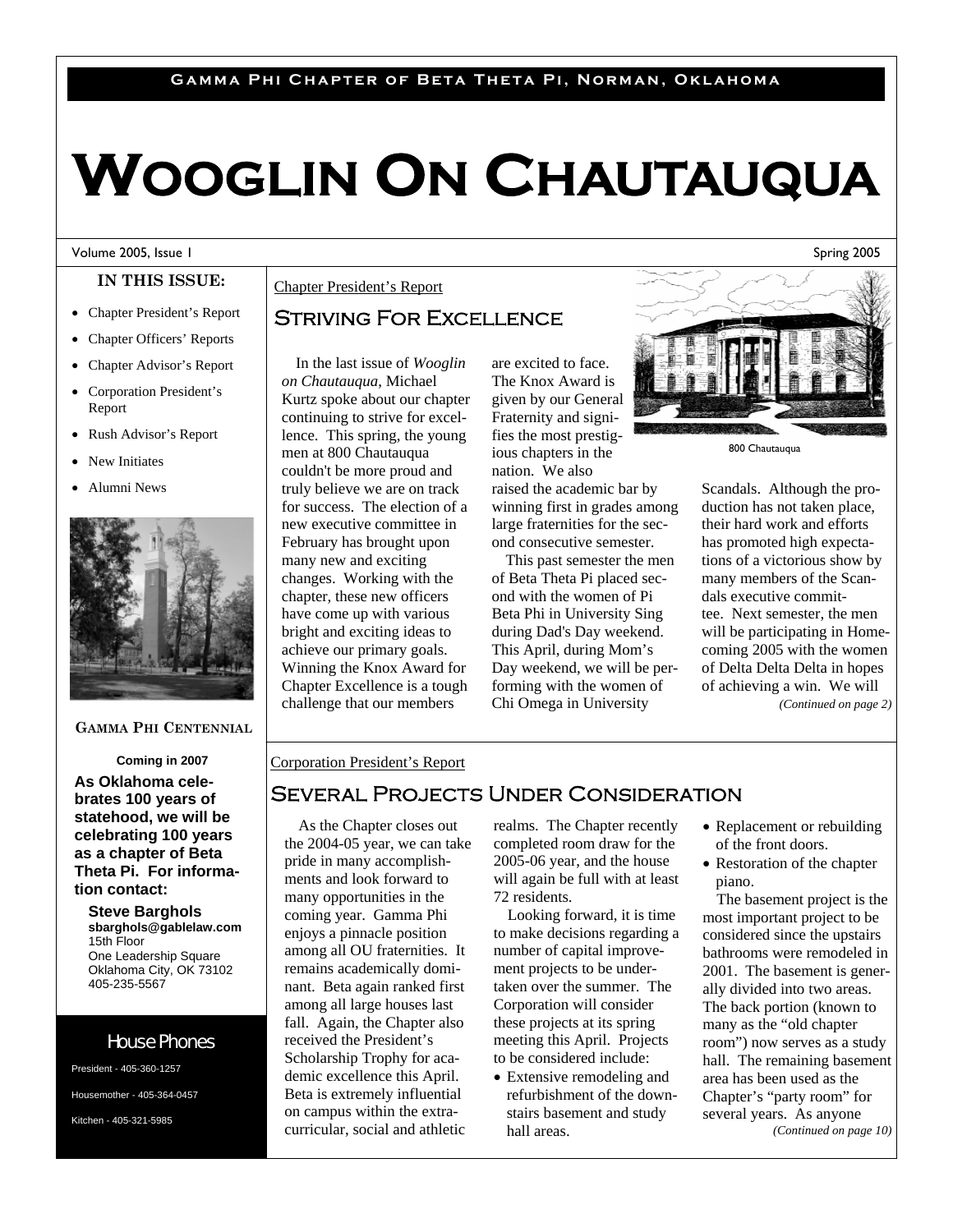#### Chapter Advisor's Report

Spring semester 2005 finds the Gamma Phi chapter aspiring for greatness. The



Blaine Matray Chapter Advisor

year at 800 Chautauqua, but not without subsequent challenges to active members.

another opportune

The newly adopted University of Oklahoma alcohol policy has changed campus life. Members have focused themselves toward developmental goals. For the first time ever, we have SIX actives attending National Convention in Scottsdale, AZ in August. There are three others also attending General Fraternity sponsored summer leadership training courses in

### Chapter President's Report

#### *(Continued from page 1)*

also be participating in University Sing 2005 with the women of Kappa Kappa



Besides these specified events, our members helped a local

event.

Joe Kokojan Chapter President

sorority for Risk Awareness Week by promoting vehicle safety. We taught the

Gamma. We hope to improve by achieving "Best Production" in this forthcoming

women of Pi Beta Phi how to correctly change tires, check air pressure, etc. The men of Beta Theta Pi also participated in the University of Oklahoma's Big Event on April  $2<sup>nd</sup>$ . Big Event promotes community service and the importance of helping others. For this event, our fraternity did various landscaping along the Chisholm Trail in Yukon, Oklahoma. Big Event provided our members with a good brotherhood opportunity while helping out the community.

Oxford, OH. The campus changes have brought about a chance for the officers to develop programs and cultures that will mold Beta Theta Pi into the future.

Tragedy struck in April with the passing of one of our beloved N.I.s, Patrick Frensley. Patrick's death has enveloped an enormous bond of brotherhood at the Gamma Phi chapter. It has given everyone a renewed sense of strength and appreciation for our numerous blessings. Though Patrick will be deeply missed, he will be forever honored at the Beta house with a permanent memorial.

All in all, it is a wonderful time to be a Beta. Numerous structural changes to the house are beginning. We have a complete alumni advisory team that has been extremely helpful in assisting me in my first year efforts as Chapter Advisor. Our officers and actives have also been nothing short of exceptional in ensuring that the Gamma Phi chapter continues to be successful at O.U. For that, I am also truly thankful. I close by offering an open request to any Beta for suggestions,

### **Chapter Officers**

**President** - Joe Kokojan **VP (internal)** - Steve Harral **VP (external)** - Brad Brown **Secretary** - Kelly Mercer **Treasurer** - Nick Holman **Pledge Educator** - Lin Hicks **Rush Chair** - Colin Drake **Rush Secretary** - Henry Nguyen **Philanthropy Chair** - Justin Edmiston **House Manager** - Bryan Luff **Scholarship Chair** - Brian McCall **Social Chair** - Paul Schroedter **IFC Representative** - Eks Wye Pollock **Campus Activities Chair** - Matt Mitzner **Ritual Chair** - **Song Chair** - Charlie Graves **Intramural Chair** - Charlie McMahon **Alumni Relations Chair** - Mike Purcell

comments, worthy talents, etc. to aid in Beta Theta Pi's continued advancement. Please email me at okmatray@cox.net.

*Blaine Matray '93 Chapter Advisor* 

We are all excited about everything this spring has to offer. Our enthusiasm for Beta and excitement for the University has had a positive impact on all our members, and we are constantly striving to achieve our goals. With almost another year under our belts, we look forward to beginning rush and thus, another pledge class. I'm excited to see the new recruitments who will continue to uphold the legacy of Beta Theta Pi. With our goals

curely placed, I am almost certain that our chapter will undoubtedly have yet another triumphant year.

*Joe Kokojan President* 



| <b>Official IFC Scholarship Rankings for Fall 2004 Semester</b> |                     |                                     |                    |  |  |  |  |
|-----------------------------------------------------------------|---------------------|-------------------------------------|--------------------|--|--|--|--|
|                                                                 | Fraternity          | <b>Active Members &amp; Pledges</b> | <b>Chapter GPA</b> |  |  |  |  |
| 1                                                               | Phi Kappa Psi       | 18                                  | 3.1181             |  |  |  |  |
| $\mathbf{2}$                                                    | Beta Theta Pi*      | 185                                 | 3.1178             |  |  |  |  |
| 3                                                               | Sigma Alpha Epsilon | 157                                 | 3.0281             |  |  |  |  |
| 4                                                               | Sigma Phi Epsilon   | 182                                 | 2.9920             |  |  |  |  |
| 5                                                               | Lambda Chi Alpha    | 182                                 | 2.9600             |  |  |  |  |
| 6                                                               | Sigma Nu            | 25                                  | 2.8860             |  |  |  |  |
| $\overline{7}$                                                  | Phi Delta Theta     | 70                                  | 2.8840             |  |  |  |  |
| 8                                                               | Delta Upsilon       | 116                                 | 2.8450             |  |  |  |  |
| 9                                                               | Pi Kappa Phi        | 83                                  | 2.8350             |  |  |  |  |
| 10                                                              | Delta Chi           | 18                                  | 2.8140             |  |  |  |  |

se-\*1st among "large house" fraternities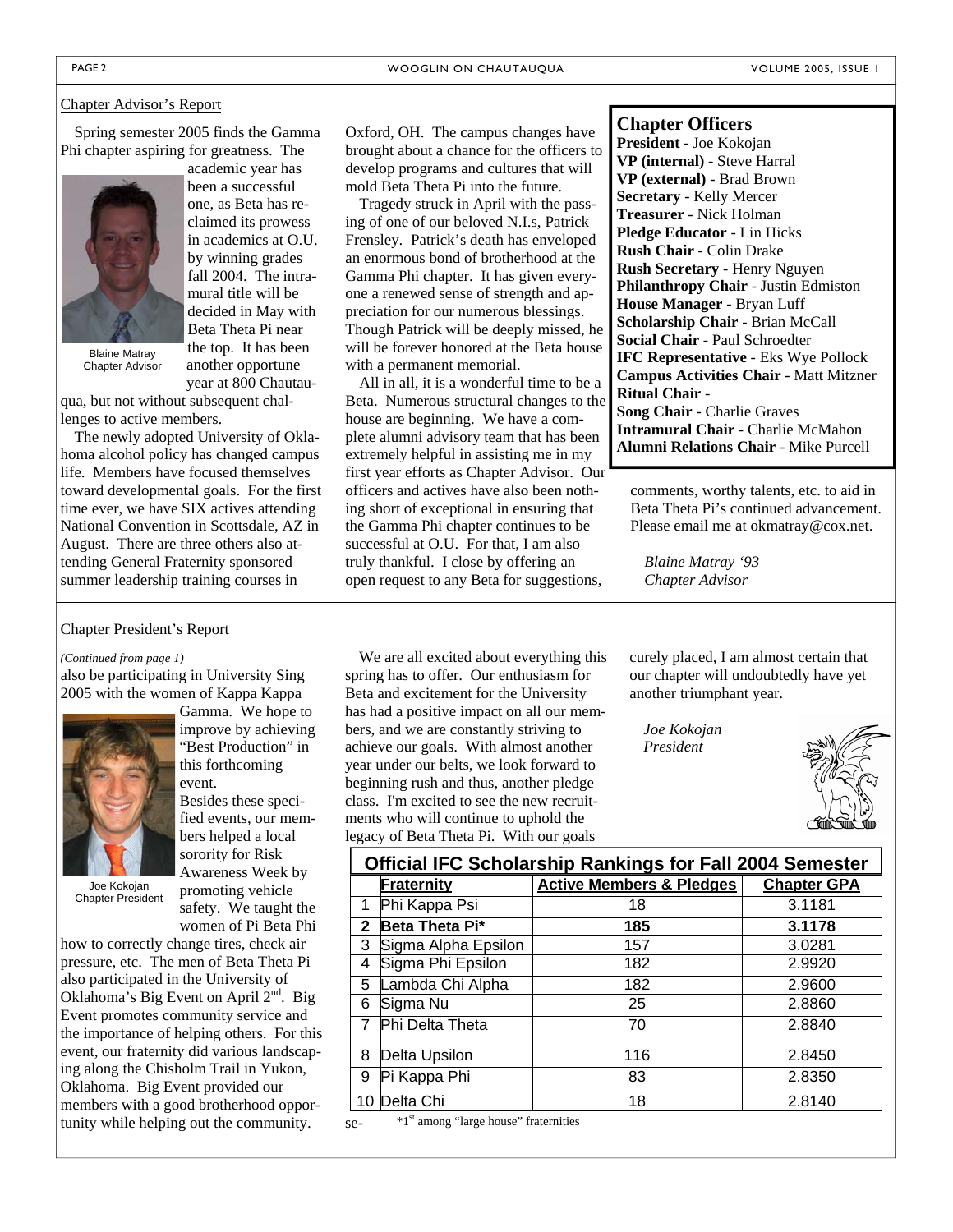# **Officers' Reports**

#### **Scholarship**

The men of the Gamma Phi Chapter of Beta Theta Pi are coming off another excellent academic semester. We tied for first overall with Phi Kappa Psi at 3.12, and blew away the rest of the big houses, the closest being Sigma Alpha Epsilon at 3.03. As always, we look forward to continuing our tradition of winning grades again this semester with new improvements in our Academic Support Program.

We currently have a large collection of old tests and notes that our departed brethren have left for our benefit, and we continually collect new materials from active members. We are improving upon this system by making electronic copies of all of our old and new materials. This will make finding the right tests and notes to study much easier.

We are also building a Class List, a list of classes that every active member of this chapter has taken, and done well in. This way, younger members and pledges can find an older member who has already taken their classes and obtain advice or tutoring from them. Our goal with these new improvements is to cement our place as the top academic house on this campus.

### *Brian McCall Scholarship Chair*

#### **Intramurals**

With spring arriving, Beta Theta Pi takes to the Intramural fields again to resume our role as one of the most dominate houses on campus. The spring semester brings another chance for Betas to shine in many different sports. Our basketball teams are always formidable, and they progressed deep into the campus tournament. Our passing league football team is ready to defend its championship title from last year. After watching one of their games from the other day, it appears that they are poised for a repeat. Everyone is also excited that softball season is about to start. Intramural softball is definitely a favorite around the Beta House. As the school year is winding down, intramurals are definitely heating up. I am looking forward to heading our intramural teams this coming fall as the new intramural chairman.

*Charlie McMahon Intramurals Chair* 

#### **Philanthropy**

The Gamma Phi chapter has shown an outstanding commitment for the 2005 year. Since January, we have become very involved in our community. We first began by adopting nearby McKinley elementary as our adopt-a-school and have since raised a truck load of needed school supplies. We have also risen over \$900 for the Children's Miracle Network through OU's Dance Marathon. In addition, we participated in a can-food drive and a can castle contest for the campus Health Fair, which benefited a local food bank. We recently received an award from President Boren recognizing Beta as having the cleanest and best looking adopt-an-area on campus. We have spent time with and entertained our new adopted faculty member, who recently attended our last scholarship dinner. For Arbor Day we sent a number of men to plant trees at our Duck Pond.

The Beta house is very excited about the number of participants so far this spring semester. We have fully supported and provided assistance to almost all Greek philanthropy events, as well as other groups events on campus. Currently we are halfway to raising \$1500 for the American Cancer Society through Relay for Life. We have over half of our chapter committed to the Big Event, a central Oklahoma service event. We are also currently in the process of finalizing a partnership with our counties Big Brother Big Sister program. We are fully supportive of our community and are pleased with our progress. We hope to continue our involvement and leave a legacy development on the University of Oklahoma as well as the city of Norman.

*Justin Edmiston Philanthropy Chair* 

#### **House**

Four months into the year and we are already off to a great start at 800 Chautauqua. I am very excited to take over as the new house manager, and I can not wait to see how the rest of the year is going to unfold. In previous years summertime has been the season to update, enhance, and sometimes remodel parts of the house. Projects like the formal living room, dining room, and bathrooms have been, from what I have heard from the older members, HUGE improvements in the general look and feel of the house. After passing around a "wish list" during one of our chapter meetings, the overwhelming request for this summer was to remodel the basement. After passing on the idea to the Beta's Mom Association they took it and ran with it.

The Beta house is lacking an informal and comfortable area where members can congregate, relax, and socialize. If the basement remodel project is passed we will have a space that the members will want to use, and with the new alcohol policy in place, it looks as though the new area will be far less abused. By cleaning the brick walls, painting and repainting certain areas, along with remodeling the bar, building a new entertainment center, and hopefully receiving a pool table; we will find ourselves with a wonderful new room to socialize in. The other half of the project is the study hall. New lighting, conference style tables, comfortable chairs, and thicker carpet will ensure a more conducive studying atmosphere. But, by far the biggest part of the basement remodel project lies in the floor (no pun intended). The two prevailing ideas on how to deal with the floor are either to replace the tile with different, darker tile, or remove the tile all together and stain and seal the concrete.

As I said earlier, I am very excited in my new position and I cannot wait to see how this large project is going to unfold. With the success of the last few major renovations I know that the basement will be worth every penny spent.

*Bryan Luff House Manager*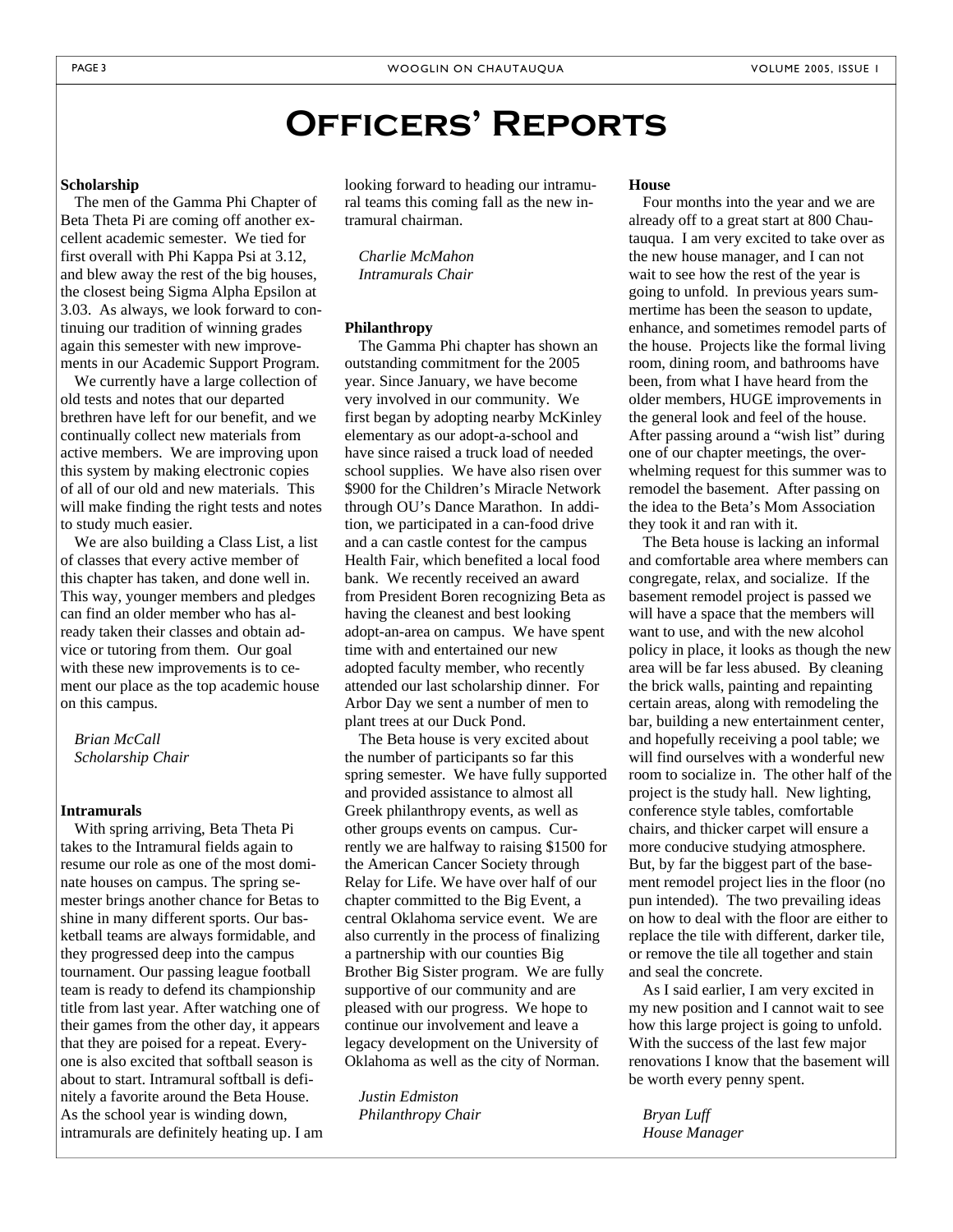# 54 New Members Initiated on January 28, 2005





| Roll | <b>Name</b>                    | Hometown       | Roll | <b>Name</b>                   | Hometown         |
|------|--------------------------------|----------------|------|-------------------------------|------------------|
| 2625 | <b>Steven James Patterson</b>  | Edmond         | 2652 | Michael David May             | Edmond           |
| 2626 | Jake Eli Baldwin               | Norman         | 2653 | <b>Tyler Ray Jennings</b>     | Norman           |
| 2627 | Daniel Christopher Cooper      | Vinita         | 2654 | <b>Patrick James Frensley</b> | Marietta, GA     |
| 2628 | <b>Garrett Matthew Jones</b>   | Tulsa          | 2655 | <b>Adrian James Maurer</b>    | West Chester, PA |
| 2629 | Brian James Sughrue            | Bartlesville   | 2656 | <b>Andrew David Bennet</b>    | Tulsa            |
| 2630 | <b>Matthew Miles Mitzner</b>   | Edmond         | 2657 | Ryan Wade Compton             | Lawton           |
| 2631 | Joseph Earl Matthews           | Talihina       | 2658 | Ecks Wye Pollock IV           | Edmond           |
| 2632 | Paul Richard Simpson           | Charlotte, NC  | 2659 | William Tyler Riley           | Ardmore          |
| 2633 | Christian Alexis Arroyave      | Claremore      | 2660 | Justin Michael Young          | Tulsa            |
| 2634 | Kelly Ross Mercer              | Tulsa          | 2661 | Bryan Alexander Luff          | Oklahoma City    |
| 2635 | Jonathon Wilson McCartney      | Oklahoma City  | 2662 | Adam Giovanni Alonso          | Tulsa            |
| 2636 | Kendall Dee Moore              | Dewar          | 2663 | Quinton Ty Bohannon           | Tulsa            |
| 2637 | Christopher Steven Wood        | Lawton         | 2664 | William Jordan Bishop         | Grapevine, TX    |
| 2638 | Michael Morgan Purcell         | Norman         | 2665 | Jared Nile Seth Keck          | Norman           |
| 2639 | Harry Hunter Hoelscher         | Norman         | 2666 | <b>Terrell Scott Pappas</b>   | Houston, TX      |
| 2640 | Ryan Bryson Cook               | Montgomery, TX | 2667 | Christopher James Hillin      | Arlington, TX    |
| 2641 | <b>Tobin James Newcomb</b>     | Fort Gibson    | 2668 | Robert Thomas Conwell IV      | Lawton           |
| 2642 | <b>Chalmers Rieger Wood IV</b> | Tulsa          | 2669 | Nicholas Bryan Dollarhide     | Spring, TX       |
| 2643 | <b>Blair Adrian Speer</b>      | Norman         | 2670 | Jakeb Ashton Ellis Coon       | Ponca City       |
| 2644 | Matthew Springer Long          | Edmond         | 2671 | Cullin Christopher Greer      | Spring, TX       |
| 2645 | Charles William McMahon        | Tulsa          | 2672 | Jonathon Simpson Prickett     | Colleyville, TX  |
| 2646 | Andrew Jackson Dunleavy        | Edmond         | 2673 | <b>Charles Robert Graves</b>  | Norman           |
| 2647 | Theo Christian Coleman         | Carrollton, TX | 2674 | Jacob Randall McGee           | Pauls Valley     |
| 2648 | Scott Alden Hollingsworth      | Tulsa          | 2675 | Dana Ray McCarty              | Council Hill     |
| 2649 | <b>Charles Nole Scherer</b>    | Fort Worth, TX | 2676 | Reid Daniel Thompson          | Henryetta        |
| 2650 | Benjamin Joseph Ikard          | Nichols Hills  | 2677 | John Robert Hurley            | Norman           |
| 2651 | John Corbin Richert            | Tulsa          | 2678 | Matthew Thomas Whitaker       | Tulsa            |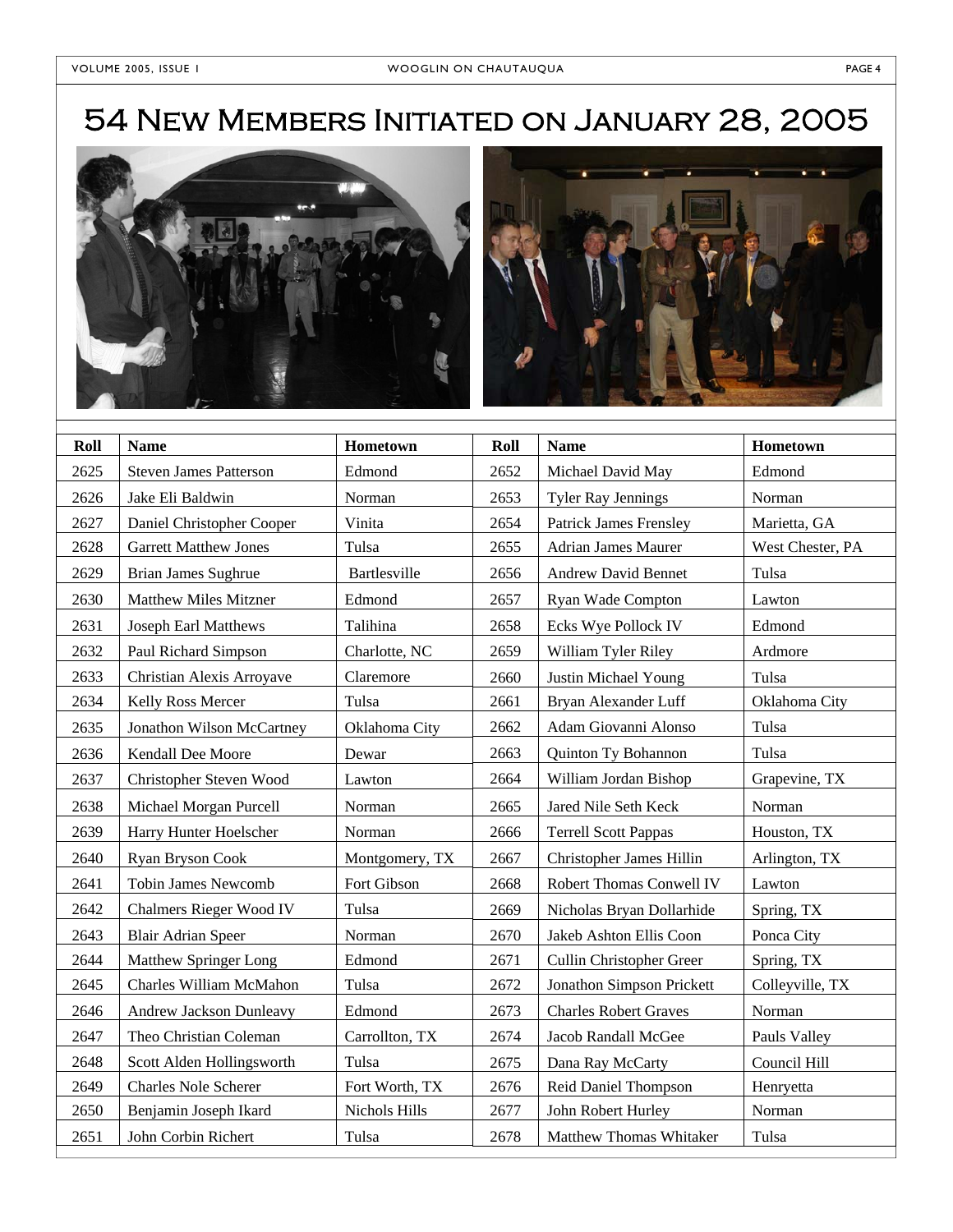# **Patrick James Frensley 1986 - 2005**  A Southern Gentleman

Patrick James Frensley passed away on April 3, 2005 in a jogging accident. Brother Frensley, a native of Marietta, Georgia, was a newly-initiated member of Gamma Phi. All his brothers mourn his death. However we celebrate it, for he was an extraordinary person whose spirit will forever live in our hearts.

When God made Patrick he broke the mold. Being a one of a kind guy, he will forever be remembered for his fiery personality and southern gentleman demeanor. Brought up with a foundation of morality, the southern gentleman, Patrick, found a place in all his brothers' hearts. He was well thought of, held to a high standard, and loved by all. He defined the way he lived his life. He set his goals and always strived to attain them. His passion for life was reflected in his actions and words. He loved Christ and lived accordingly. He touched many lives and for many, led them to be better people. He left a mark on all of us that can never be erased.

Upon initiation Patrick was elected ritual chair. He took what was more a position of recognition to a position of true influence. He reveled in the idea of ritual because it held what the founders of Beta intended; principles. He liked the idea of courtesy, respect, brotherhood, loyalty, and high aspirations. As ritual chair, Patrick brought these ideals to life by reading passages of inspiration from his Beta manual at the beginning of chapter, encouraging

thought. Such an action had not been common place in the past but Patrick saw it necessary for us all to grow and become better people. He used his position to influence the chapter. His love for Beta is exemplified in a letter that was found



in his room, written at the end of pledge ship. Patrick said, "Beta Theta Pi is the finest organization a man can join. It is not a "frat" but a fraternity. One that truly stresses brotherhood and love for your fellow man, not only your brothers, but those inferior and superior; a sense of warmth and generosity only Betas feel. Beta Theta Pi, to me, is not only a fraternity or some organization, but a way of life."

We all at Gamma Phi looked forward to having Patrick live in the house this coming year. He had so much to offer and we had so much to offer him. For many of us the loss has been hard to bear and seemingly inconceivable. His spirit lives on within our hearts and for eternity he will be remembered. A favorite passage of Patrick's is Philippians 2:12-18 stating:

There for, my dear friends, as you have always obeyed – not only in my presence, but now much more in my absence – continue to work out your salvation with fear and trembling for it is God who works in you to will and to act according to his good purpose.

Do everything without arguing or complaining, so that you may become blameless and pure, children of God without fault in a crooked and depraved generation, in which you shine like stars in the universe as you hold out the word of life – in order that I may boast on the day of Christ that I did not run or labor for nothing. But even if I am being poured out like a drink offering on the sacrifice and service coming from your faith, I am glad and rejoice with all of you. So you to shall be glad and rejoice with me.

Patrick loved his brothers and we loved him too. He wrote, "I have been there for my pledge brothers during pledge ship, and I want to be there for them the rest of my life at the drop of a hat." He was loyal to us all and an example of the way we would like to be.



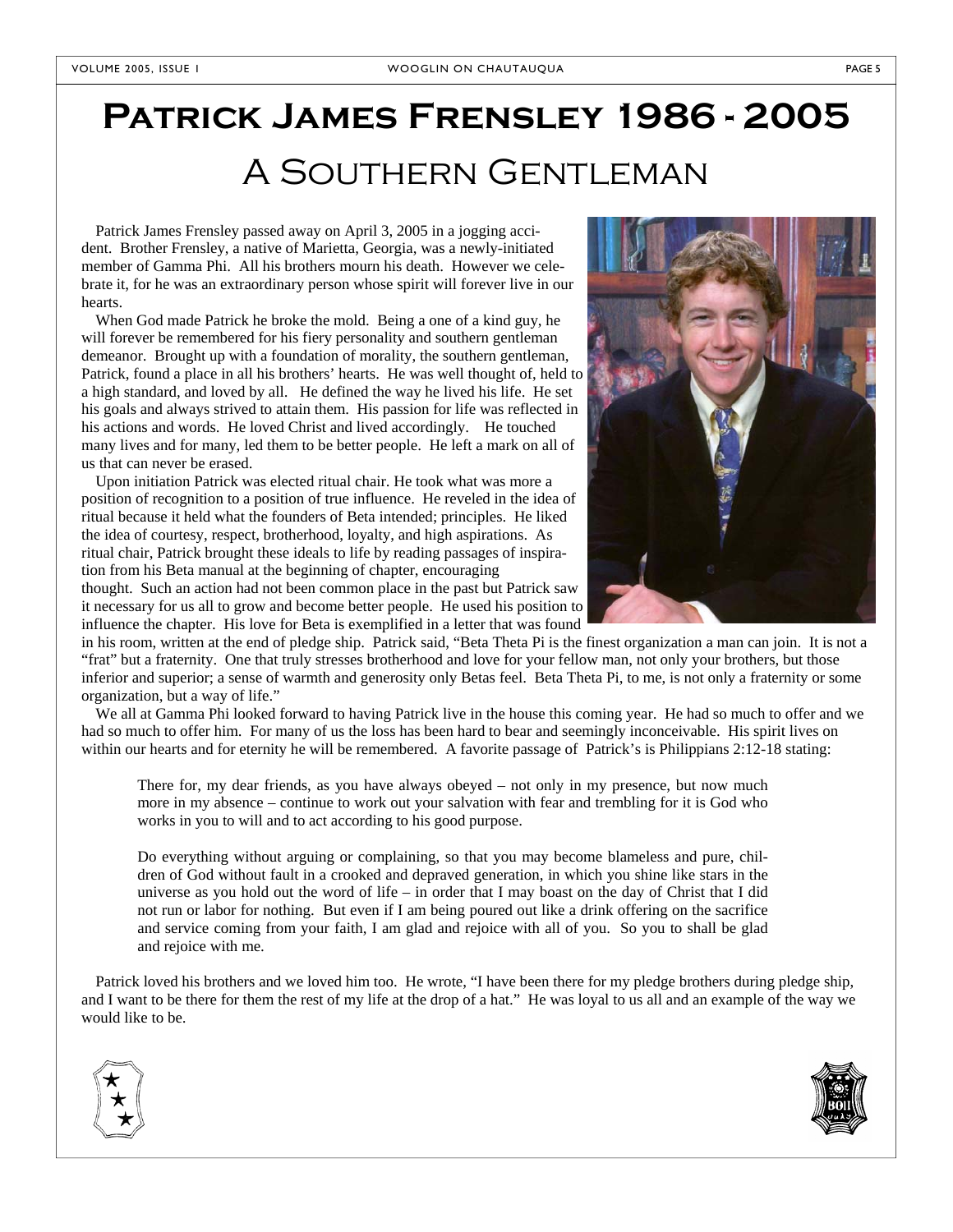## 'MOM OVERTON SAYS ...



The spring semester at the Beta house has been eventful and exciting. We held a formal dinner with Ambassador Edward Perkins as our guest speaker. Other guests included Regional Director Bill Speller from the General Fra-

Sue Overton Housemother since Fall 1997

ternity, Corporation President Zach Allen and our Chapter Advisor, Blaine Matray and wife Stacy.

Our Scholarship dinner was on March 7. Tom Greenlee, IFC Advisor was our guest speaker. Other guests were Beth Stathos, Panhellenic Advisor, and Raylene Cossey, Greek Affairs Office Supervisor. Our new Mom's Club President Julie Tinsley and her husband Loyd also attended. The dinner was a big success. Tom had nothing but good things to say about the Betas. A special thanks goes to Anne and Mark Harris who provided the lobster! The lobster and steak dinner is always a big deal around here. The dining room was full, and all our young men looked great in their coats and ties.

During Spring Break, I traveled to Colorado to visit a friend, Corinne Carpenter, the Zeta House Mother. It snowed while we were there and was just beautiful. We visited Estes Park and went shopping. Had a great time !

I know everyone is interested in hearing how the house is doing during this semester with the new "No Alcohol" policy. The main things I have noticed are that the house is much quieter and cleaner! I have also seen more guys studying.

We are looking forward to some class reunions at the house. The class of '55 will be here in May, and the class of '57 will be here in the fall. There will also be a 50-year reunion visiting the house April 22-23.

The Board of Trustees of Beta Theta Pi General Fraternity has selected Oklahoma City as the host site for its spring board meeting the last weekend in April. Our chapter will host a dinner for them April 30th. We feel proud and honored to have them in Oklahoma and at our house.

We want to express our appreciation to Sherry Muzny for everything that the Mon's Club has done for our house this past year. They brought food for the members to snack on during finals week. Also, all

the poinsettias they bought for Christmas from the university were beautiful. We greatly appreciate all the work they did decorating the house for Christmas. The silent auction during football season has been a great success. The baskets are always beautiful and filled with lots of fun items! The money from this event helps the Mon's Club, along with other projects throughout the year.

Plans are underway for Mom's weekend, which is April 8-9. The boys are practicing hard on their act for Sooner Scandals. It should be a great show. The boys have really worked hard on the President's Trophy. The book looked great! We are hoping for the best and to repeat last year's win.

I have enjoyed working with our out-going officers. They have handled their duties with great responsibility. I am looking forward to working with our in-coming officers. The strength of their leadership is evident every day and makes our fraternity strong year after year.

I wish all of you a fun summer vacation. Be ready for a new year with great expectations!

*Mom Overton*

# House Activities

## Scholarship Dinner



Blaine and Stacy Matray, Loyd and Julie Tinsley, Raylene Cossey, Sue Overton

**March 7th** -Each year the men gather for a formal dinner with special guest from the University. The dinner is based on the academic performance the men displayed the previous semester. The food served to each Beta is based on his GPA from the previous semester. The special guests at this year's event were Tom Greenlee (former IFC Advisor),and Beth Stathos (Panhellenic Advisor).



Tom Greenlee, Brad Brown, Beth **Stathos** 

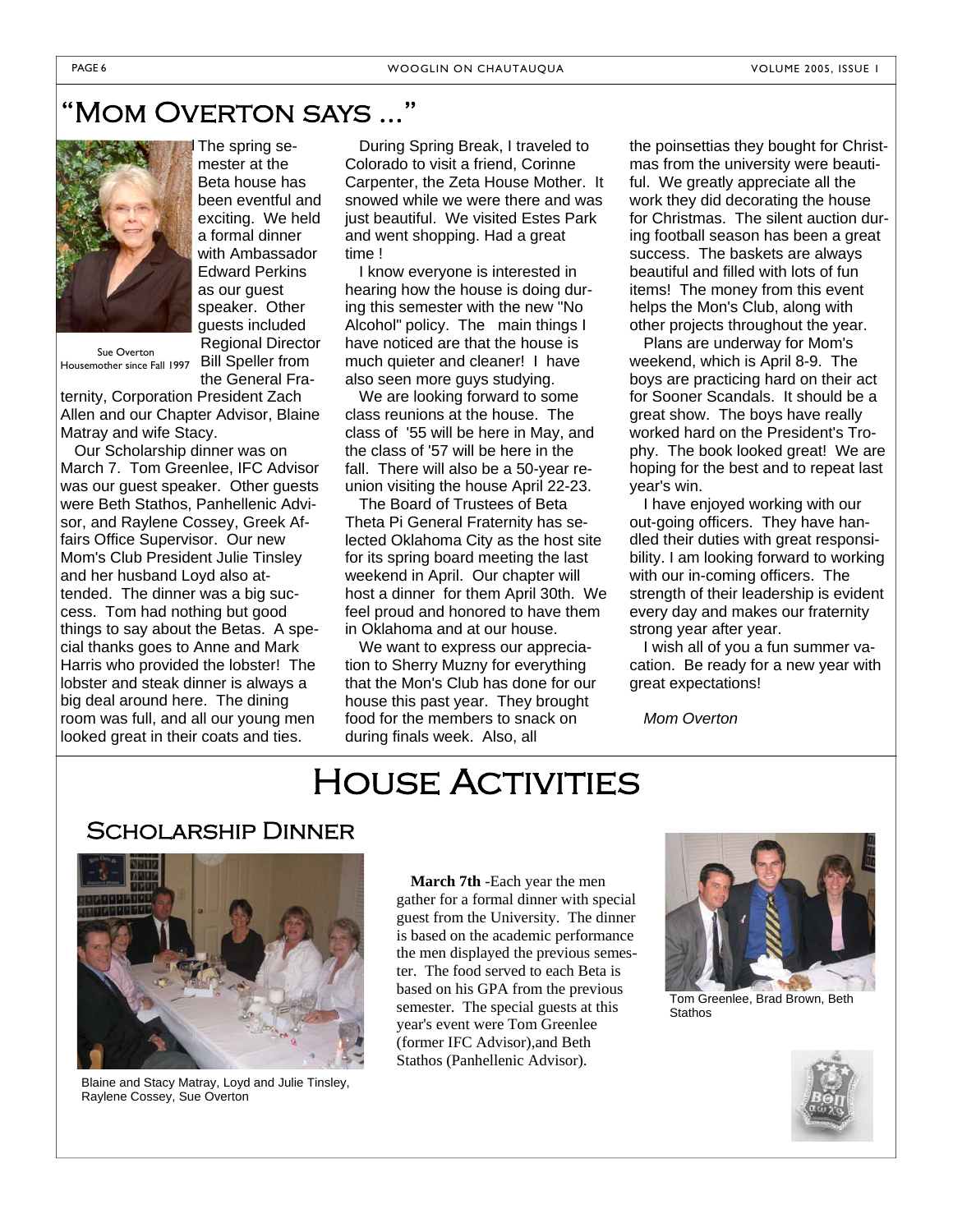# **HOUSE ACTIVITIES**

## Formal Dinner with Ambassador Perkins



**December 6th** - Edward J. Perkins, former United States Ambassador to Australia, Liberia, the Republic of South Africa and the United Nations, discusses his experiences in the Foreign Service with chapter members.



# **CAMPUS ACTIVITIES**



**Leadership Table -** Each year President Boren invites campus leaders to carve their name on the leadership table that will be left and displayed in the food court of the Oklahoma Memorial Union. This year we had eight brothers invited to sign the table. From left to right: Patrick Frensley '08, Mark Bicket '06, Brad Brown '07, Henry Nguyen '07, President Boren, Grant Jones '05, Nick Holman '06, Joe Kokojan '05, Brandon Smith '05.



**Homecoming -** Grant Jones (left) and David Proctor (Right) were selected to be apart of the Homecoming Royalty Court. David Proctor was crowned the 2004 Homecoming King.



**Dance Marathon** is an annual event held each school year in the spring semester. This year a nine brothers volunteered for the event which benefited the Children's Miracle Network, Oklahoma Children's Cancer Association, Children's Medical Research Institute and Camp Cavett. From left to right: David Proctor '05, Patrick Frensley '08, Brad Brown '07, Michael Purcell '08, Bayley Jordan '08, Adrian Maurer '08, Brandon Smith '05, Ryan Cook '08, Kelly Mercer '08.



**University Sing -** Betas performing with the women of Pi Beta Phi won second place in this fall semester event.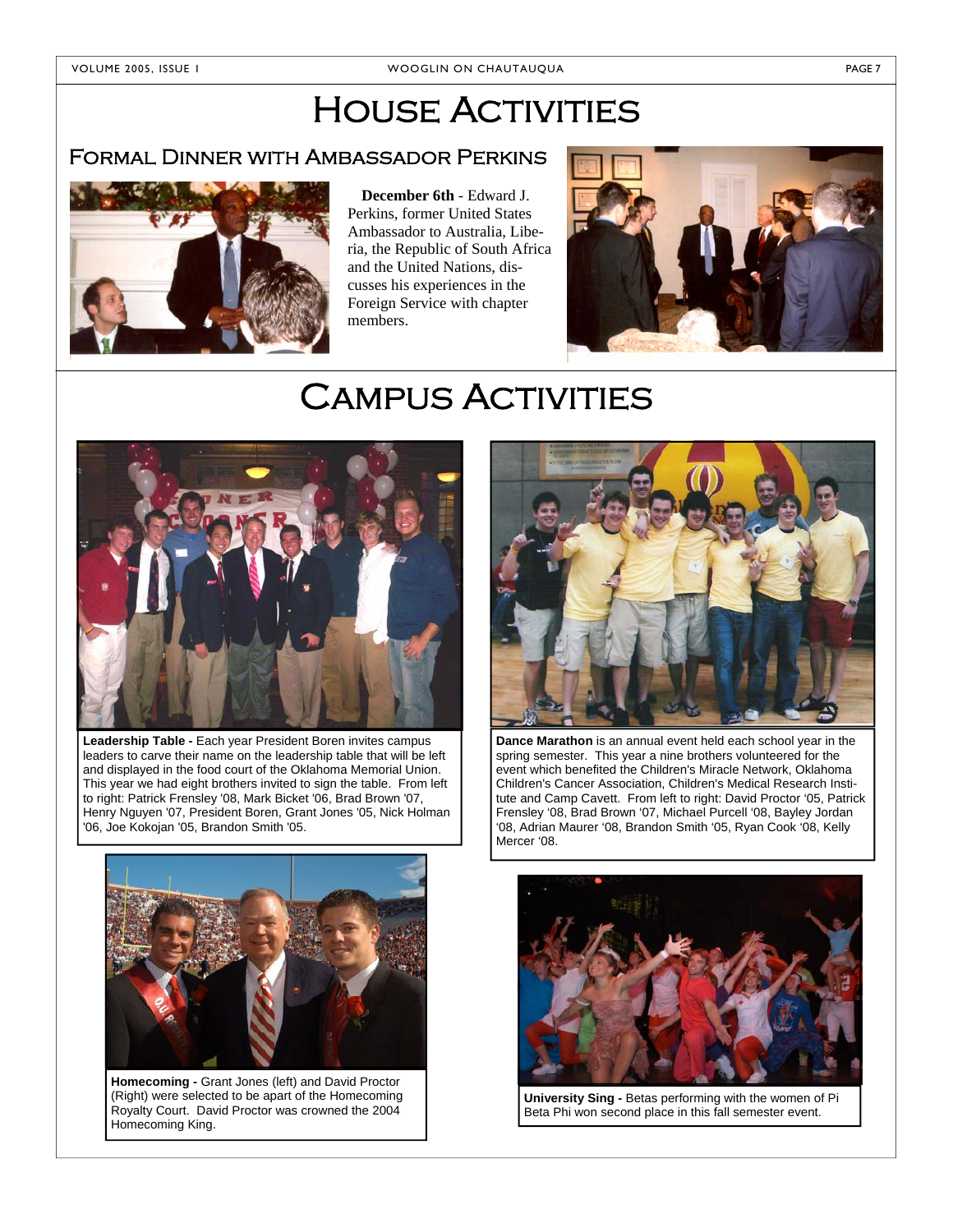## Looking Back

**100 years ago (Spring 1905) –** On March 23rd the Norman Transcript noted the "high class training" shown by Gamma Phis Darling and Kingkade at the annual gymnastics exhibition.

**75 years ago (Spring 1930) –** Mrs. Ned B. Miller served as Housemother. Bill Noble was a starting guard on the varsity basketball team. Twelve new members were initiated on March 1, 1930.

**50 years ago (Spring 1955) –** Mrs. W. P. Vick served as Housemother. John R. VanBuskirk served as Chapter President. Gaines Godfrey placed first in Intramural Horseshoe singles and teamed with Charles Ferree to win the doubles. Thirty-eight new members were initiated on March 27, 1955.

**25 years ago (Spring 1980) –** Oklahoma Sain served the Housemother. John Raley was active in Student Congress. Dale Reneau directed Sooner Scandals. Chris Johnson won the free throw competition in the basketball marathon. Thirty new members were initiated on March 26, 1980.

## Mystic Shrine

The deaths of the following Gamma Phi members have been reported to us since our previous issue.

| Roll | Grad | <b>Name</b>                     | Date of<br><b>Death</b> |
|------|------|---------------------------------|-------------------------|
| 346  | 1934 | John Walter Kniseley            | 10/22/2004              |
| 384  | 1937 | <b>Richard Harold Gilliland</b> | 4/3/2005                |
| 695  | 1951 | William R. Shirley              | 8/27/2004               |
| 700  | 1951 | John Charles Durie              | 1/21/2005               |
| 829  | 1953 | <b>Douglas Trent Banks</b>      | 10/16/2004              |
| 1332 | 1969 | William Kent Watson             | 12/24/2004              |
| 1931 | 1987 | <b>Todd Ronald Gunn</b>         | 4/2/2005                |
| 2654 | 2008 | <b>Patrick James Frensley</b>   | 4/3/2005                |

## Fraternal Fifties - 2005

The following Gamma Phi members were initiated in 1955.

| Roll | <b>Name</b>                  | City                    |  |
|------|------------------------------|-------------------------|--|
| 892  | Robert Clinton Eddleman      | Deceased                |  |
| 893  | David Condon MacKay          | Houston, TX             |  |
| 894  | Jimmy Frank Drake            | Lost                    |  |
| 895  | Clarke E Bird                | San Antonio, TX         |  |
| 896  | James Heber Warram, Jr.      | Norman                  |  |
| 897  | <b>Robert Duff Webber</b>    | Lancaster, PA           |  |
| 898  | J. Stephen Beckman           | Lost                    |  |
| 899  | Dale Byars Sherrod           | Longmont, CO            |  |
| 900  | Philip Donnell Hart          | Oklahoma City           |  |
| 901  | Samuel Richard Fryer, Jr.    | Southlake, TX           |  |
| 902  | William D Durkee             | Houston, TX             |  |
| 903  | Stephen W. Haines, Jr.       | Lost                    |  |
| 904  | Larry Don Jensen             | Fairview                |  |
| 905  | Gerald Wayne Fronterhouse    | Dallas, TX              |  |
| 906  | Delmar Spencer Dykes         | Deceased                |  |
| 907  | William H McCoy, Jr.         | Grosse Pointe Woods, MI |  |
| 908  | John Martin Burzio           | Falls Church, VA        |  |
| 909  | <b>Charles T McCarter</b>    | Lost                    |  |
| 910  | Gaines L Godfrey             | Durango, CO             |  |
| 911  | Jay Dean Magness             | Newport Beach, CA       |  |
| 912  | William R Broach             | Buena Vista, VA         |  |
| 913  | Sampson Lewis Wilhite, Jr.   | Franklin, TN            |  |
| 914  | Fred A Tillman, Jr.          | Deceased                |  |
| 915  | Fred Allen Gipson            | Norman                  |  |
| 916  | David Marshall Giltner       | Lost                    |  |
| 917  | Don Wayne Park               | Fayetteville, AR        |  |
| 918  | William Lee Epton            | Lost                    |  |
| 919  | Max Paul Lorenz              | Marietta, GA            |  |
| 920  | <b>Robert Kirk Hunter</b>    | Minnetonka, MN          |  |
| 921  | Davis A Coppedge             | Richardson, TX          |  |
| 922  | Wayne Edwards Sansbury       | Stuyvesant, NY          |  |
| 923  | Don A Smith                  | Fort Smith, AR          |  |
| 924  | Thomas M Wakely              | Norman                  |  |
| 925  | William W Lindsay            | Lost                    |  |
| 926  | Kent D Hanson                | Lost                    |  |
| 927  | Walter Oakshott North Cooper | Lost                    |  |
| 928  | <b>Richard G Porter</b>      | Brandon, MS             |  |
| 929  | James Moore Schwartz         | Colorado Springs, CO    |  |
| 930  | Jerry Lynn Nelms             | Lost                    |  |
| 931  | William Edward McDaniel      | Arlington, TX           |  |
| 932  | Joseph T Shelton             | Deceased                |  |

## Mom Greer - 1909-2005



Dorothy Janice "Mom" Greer, 96, of Duncan, OK, died Thursday, March 3, 2005 in Marlow, OK. Born Feb. 9, 1909 in OKC to Arlington B. and Allie E. Callicotte Silver. Dorothy graduated from Central High School in OKC

and attended Oklahoma City University. She was a homemaker, a former realtor and house mother for Beta Theta Pi & Alpha Gamma Delta at the University of Oklahoma. She was a former organist for a church in OKC and enjoyed playing the

piano. Just last year, she played for all the guests at her birthday party. Dorothy also was an artist and worked with oils. She liked to read and volunteer. Dorothy joined the literacy program and tutored many children and adults. As her eyesight failed she listened to books on tape. She belonged to DAR and volunteered for Youth Services of Stephens County and various other organizations. She was named United Way's outstanding volunteer for the first quarter of 2004. She was a member of First Presbyterian Church and loved her church family, and volunteering at Youth Services. Survived by children Janice Waters, of Duncan, OK,

Tom R. and 'Welema' Greer of Ponca City, OK, Judy and 'Guy' Sullaway of Missouri City, TX, Bill and 'Monica' Greer of Scottsdale, AZ; 8 grandchildren, Nancy Thompson, Candy LuMaye, Deborah Greer, Janiece Smith, Julie Clarady, Christy Crowell, Senee' Bocquin and Larry Greer; 13 great grandchildren and 4 great great grandchildren. Preceded by 2 brothers, A.B. Silver and Paris Silver; a sister, Myona Sullaway; 2 grandchildren, Sherie Greer and Tracy Greer. Memorial contributions may be made to Youth Services of Stephens County, Chisholm Trail Hospice or First Presbyterian Church.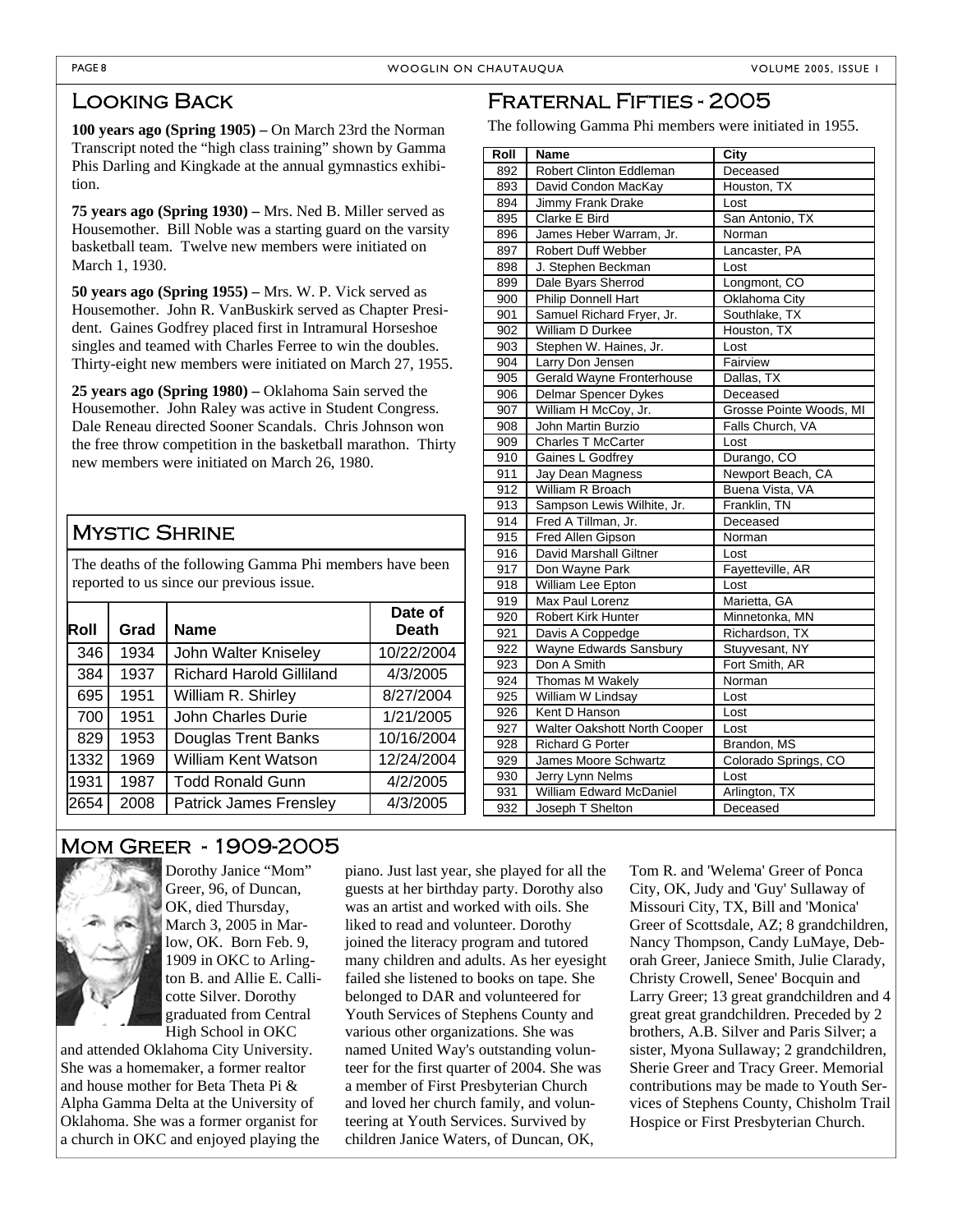#### Rush Advisor's Report

## **REFERRALS AND FINANCIAL SUPPORT NEEDED "***NOW MORE THAN EVER***" FOR BETA RUSH 2005-2006**  2005-06 RUSH TEAM READY FOR CHALLENGES OF UPCOMING SCHOOL YEAR

The Gamma Phi Chapter has elected another outstanding Rush Team for the 2005-2006 school year: head rush chair-



Rush Advisor

man Colin Drake (Arlington '07), and (in alphabetical order) assistants Theo Coleman (Carrollton Creekview '08), Tyler Jennings (Norman North '08), and Jon McCartney (Edmond Memorial '08). In addition, Henry

Nguyen (Putnam City West '07) joins the Rush Team in the newly created position of "Rush Secretary" for the 2005-06 academic year. Henry will assist in documenting and monitoring rush referrals, tracking contacts with prospective rushees, such as mailings and other media publications, and overseeing other administrative matters. To continue to build on successful rush efforts of the past several years, these young men need both continued financial support and rush referrals as soon as possible. Gamma Phi alums can be assured their continued generous contributions to Beta Rush for the 2005-2006 academic year will be spent wisely to assure the future success of the Beta House, not only next year, but for many years to come.

The format of fraternity rush at The University for Fall 2005 is somewhat uncertain as of the date of this publica-

tion. However, the 2005 Rush Team is dedicated to adapting to, and is preparing for, new recruitment guidelines that may be applicable during the 2005-2006 school year. Because contact with prospective rushees prior to Fall Formal Rush may be more limited than in the past, the Rush Team will need to rely more heavily on mailings and other media, one-on-one telephone calls and email correspondence to get acquainted with and inform prospective rushees about the Beta House at OU. While one might believe changes to fraternity rush at OU may require a lesser financial commitment on the part of our alums than in the past, **this is definitely not the case!** Mailings and publications, such as the Beta Rush Brochure, are very time consuming to prepare and very expensive, even though they ultimately pay out large dividends when "signing day" finally arrives at the conclusion of formal rush in the fall. In this multimedia age, digital and other electronic correspondence is not only desirable, it is expected. In the past, the costs of publication of the Rush Brochure, alone, even without considering postage, has represented a substantial portion of the Beta Rush budget. To keep the competitive edge on Beta's side will require that even more costs be devoted to multimedia communications to prospective rushees. The costs of critical recruitment media to be provided to prospective rushees are expected to increase

by as much as 300% to 500% during the upcoming year, primarily due to potential new rules that may change fraternity recruitment at OU.

This is also the key time of year that Gamma Phi alums and friends are asked to provide their support for rush by providing **referrals of potential rushees.** Over the last several years, the Betas have been placing first in grade point average among the other large houses on campus. Betas also hold numerous leadership positions on campus, and are at the tops in intramural athletic competition. The Beta House is viewed by most as the best fraternity on campus. Of course, this success would not be possible without strong alumni support for Beta Rush, both financially and in terms of referrals of quality young men who will maintain the Beta House's legacy of success.

Please send both your rush recommendations (preferably by email) and rush contributions to:

Rob F. Robertson

One Leadership Square, 15th Floor 211 N. Robinson Oklahoma City, OK 73102 Email: rrobertson@gablelaw.com (405) 235-5558 (office direct) (405) 235-2875 (fax)

*Rob Robertson '84 Rush Advisor* 

## Centennial Preparations

Steve Barghols is chairing the Centennial Committee. If you would like to participate on this committee, please contact Steve. He can be reached at 15th Floor, One Leadership Square, Oklahoma City, OK 73102, sbarghols@gablelaw.com, 405/235-5567. Hank Ryan is working on a chapter history to be published in conjunction with the Centennial. Hank can be reached at 823 S. Flood Ave., Norman, OK 73069-4502, hank@hgryan.com.





**Help a Neighbor Fix a Flat -** Each year Betas spend a day teaching the women of Pi Beta Phi how to change a flat tire, how to check their oil and other automotive safety techniques.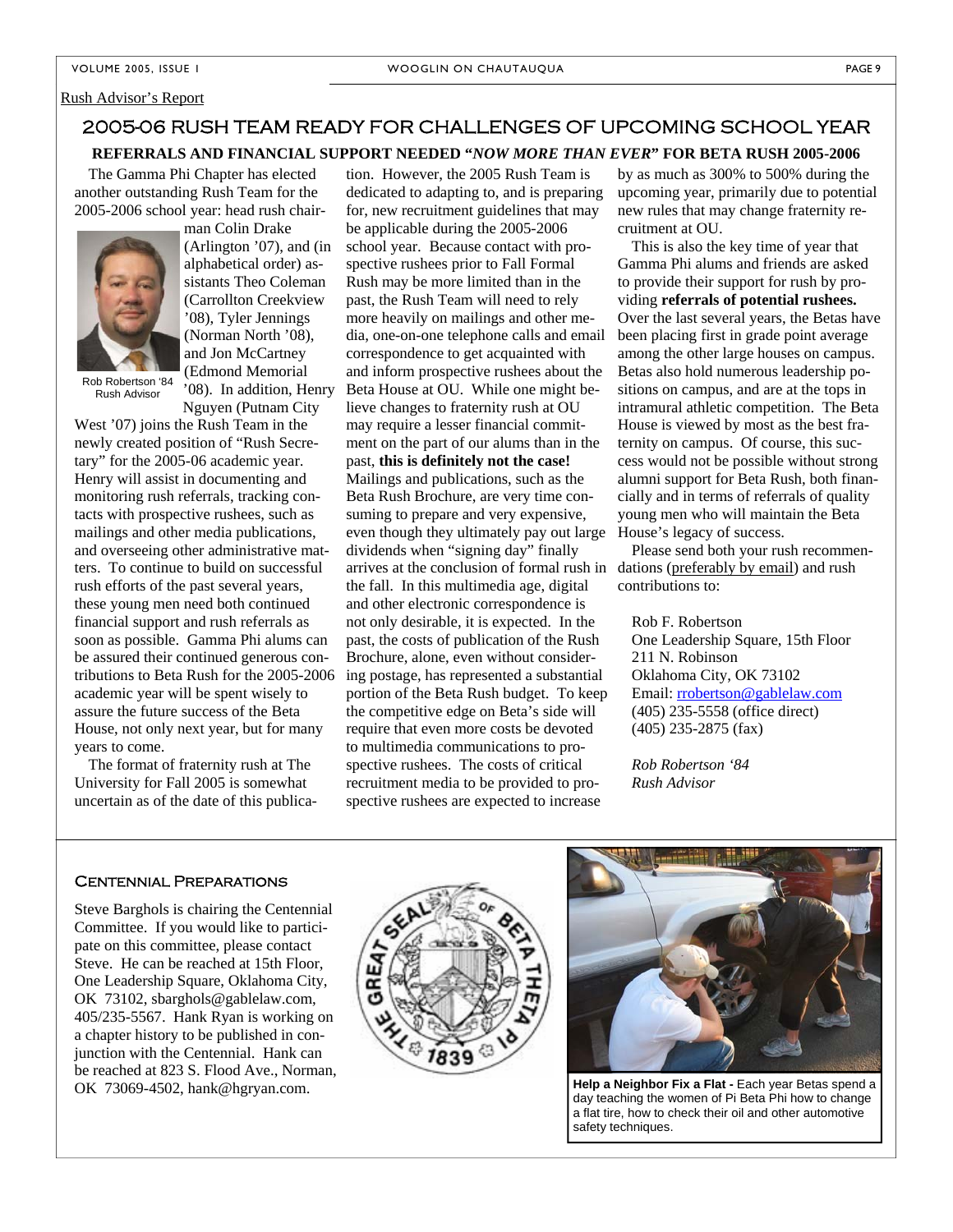## **The Gamma Phi Centennial**

In October 2007, we will commemorate and celebrate the Centennial of Gamma Phi Chapter of Beta Theta Pi Fraternity at The University of Oklahoma.



As you remember from your Beta lore studies, in

1903, five young O.U students assembled at the site of a train wreck in Norman to purchase bunches of bananas littering that location. They returned to a vacant house to share their bounty. Knowing nothing about college fraternities, but wishing to perpetuate their fledgling social relationship, they decided to organize under the name "Good Fellowship" (very soon changed to "Gamma Phi"). Some earlyday O.U administration and faculty members who were proud members of Beta Theta Pi Fraternity chapters at other schools advised and encouraged these young men to seek a charter from Beta. After early setbacks, the vision, conviction and tenacity of the original Good Fellowship founders were rewarded when Gamma Phi was granted a charter by Beta at an installation ceremony con-

## Corporation President's Report

## *(Continued from page 1)*

who has lived in a fraternity house can appreciate, this use for the basement placed significant constraints upon the extent to which the basement could be decorated and furnished. The basement's



Zach Allen '85 Corporation President

problem now solved) also discouraged improvements. Consequently, the basement's furnishings are presently limited to a big screen television, a few ratty sofas and several empty pizza

propensity for occasional flooding (a

boxes.

However, with the advent of the University's new "dry house" policy, the basement is now out of the party room business. In response, the Chapter has asked the Corporation and Parents Club to remodel the basement on par with the ducted in Norman on October 18, 1907.

From such humble beginnings, how could our Chapter's youthful founders possibly have foreseen that the brotherhood they established and nurtured would ultimately become the preeminent men's social fraternity at The University of Oklahoma and one of the largest and most successful of all chapters of Beta Theta Pi Fraternity? Who among them possibly could have imagined that, today, our Chapter would have initiated more than 2650 men, providing its loyal members with unique friendships, experiences, values and opportunities serving us beyond our college days and throughout our lifetimes?

Under the enthusiastic leadership of our Chapter's housing corporation trustees and several committed volunteers, we are organizing a gala event, tentatively scheduled for an away-O.U. football weekend in October 2007 in Norman. We will gather to celebrate our proud and remarkable past, rededicate ourselves to our Chapter's heritage and promise, and fortify our sturdy foundation which will ensure the security and success of our Gamma Phi Chapter for

formal living room so as to create a genuine gathering place for the Good Brothers – something the Beta house has admittedly lacked for many years. Although the formal living room is nicely appointed, it's not really suited for this purpose.

The basement project will likely entail replacement of the existing tile floor (which has already begun to tear away), installation of new lighting, new furniture, cabinetry and wall and floor treatments, etc. The guys have also asked that the new furnishings include a pool table. Given the substantial cost of a new pool table, we are hoping to acquire a suitable used table – either through purchase or donation. If you have a suitable pool table which you would you like to sell or donate to the Chapter, please let us know!

As for the study hall area, new chairs, conference-style tables, lighting and carpet are on the agenda. If Gamma Phi is to be regarded as the supreme academic

the next 100 years.

In the meantime, two dozen or so of our brothers already have volunteered or been recruited to serve on a steering committee to plan for and present our Centennial gala. We will be researching, compiling and documenting the history of our Chapter's first century. Captains will be appointed to chronicle each five years of our history. We expect to produce and publish, both electronically and in paper format, a First Centennial Chapter History of Gamma Phi to record for posterity the many individuals, accomplishments, awards and events which have distinguished Gamma Phi from all other O.U. fraternal organizations and other Beta chapters across North America. Everyone is encouraged to participate in this monumental endeavor. The results of this ambitious undertaking will be treasured by all Gamma Phi members--today and for generations yet to come.

Please be sure to watch for further announcements about Gamma Phi's Centennial.

*Steven L. Barghols '73 Gamma Phi Centennial Chairman* 

fraternity at OU, it should have a first class study hall.

The existing front doors have stood for decades and served Gamma Phi well. Many good brothers and friends have passed through these doors. I imagine we all relish the memory of our first passage through those doors (instead of the "pledge" door) following initiation. But as much as we love them, they've given us about all the service they can offer. The possibility of rebuilding these doors over the summer will be considered. Otherwise, there's a good chance that a new pair of doors will greet residents and visitors at the Beta house.

Of course, these improvements will be made possible through the generous assistance of our Beta Donors. Thanks to all of you for your loyal support.

*Zach Allen '85 Corporation President*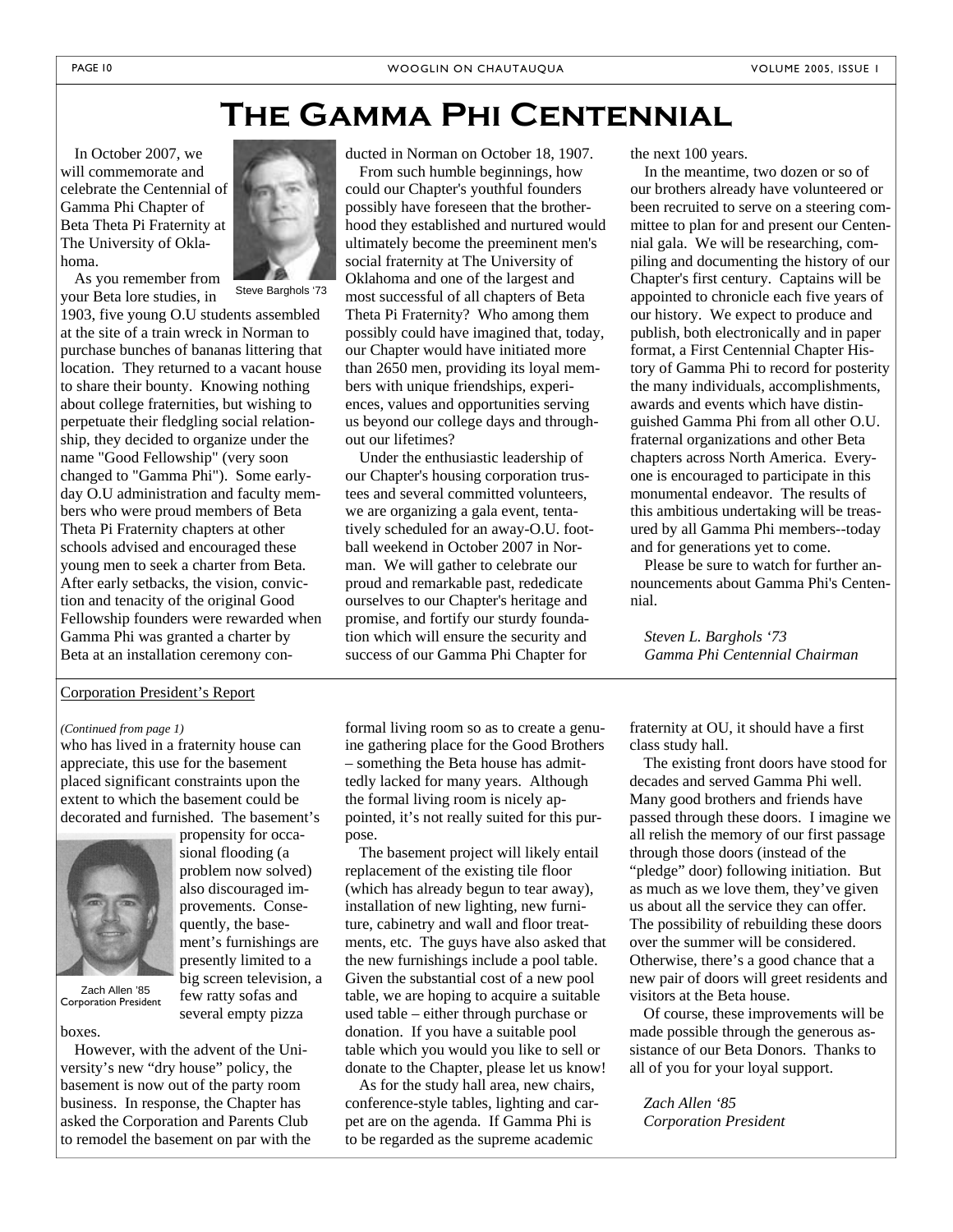## Announcements



The Oklahoma Alumni Club of Beta Theta Pi

**Corporation Members**<br>The Band of Beta Brothers was organized in Fall 2003 by Doc Jordan (*Oklahoma* '53), Bert Belanger (*Oklahoma State* '79) and Tony Bumpas (*Oklahoma* '76), as a means for all Beta alumni living in Oklahoma to meet, reminisce and receive updates of current developments in the General Fraternity and the two Oklahoma chapters. The Regional Director, District Chief and actives from the two Oklahoma chapters are available to provide information and answer questions. For information on the next meeting please contact

Doc Jordan docjordan@aol.com Tony Bumpas tbumpas@netzero.net

#### **Corporation Officers**

Zach Allen '85 - President Fallis Beall '55 - Vice President Tom McCasland, Jr. '56 - Vice President Fred Turner '72 - Vice President Curtis McCarty '92 - Vice President Bill Sherman '74 - Treasurer Mike LaBrie '90 - Secretary

Grover Ozmun '59 James Elder '69 Hank Ryan '72 Harbour Whitaker '73 Steve Barghols '73 Robert Beall '80 John Hillis '82 Rob Robertson '84

Don Andrews '86 Dave Hughes '87 Brett Robinson '87 Michael Hall '88 Todd Booze '90 Blaine Matray '93 Everett Lees '99

## SCHOLARSHIP FOUNDATION ESTABLISHED

Since 1907, only two entities, Gamma Phi Chapter and Beta Theta Pi Corporation of Oklahoma, Inc. (the housing corporation) have recruited, nurtured, bound together and served undergraduate members of Gamma Phi. This changed on February 3, 2005, when Beta Theta Pi Foundation of Oklahoma, Inc. was incorporated.

The "Foundation" was created for the express purpose of funding scholarships for members and pledges of Gamma Phi Chapter. In this regard, shortly after its incorporation, the Foundation's application for recognition as a  $501(c)(3)$  charitable organization was approved by the IRS. As a result, contributions to the Foundation for purposes of funding scholarships to undergraduates and for paying the cost of fraternity educational improvements (e.g., study hall improvements, etc.) will be tax deductible.

The Foundation will have a Board of Directors and officers who will be separate and distinct from those of the housing corporation. This Board of Directors will govern the Foundation, solicit contributions, determine the manner in which donations are invested, and establish policies and procedures for awarding of scholarships. The Directors may also decide to establish permanent scholarships in the names of specific benefactors or other individuals, e.g. memorial scholarships.

The model for the Foundation is the Zeta Phi Society Foundation, which is the highly successful scholarship foundation created by alumni of the Beta Chapter at the University of Missouri. That foundation now has in excess of \$600,000 in cash, short-term investments, fixed income securities and equity securities. During 2003, the Zeta Phi Society Foundation's receipts topped \$200,000, and in 2004, 24 members of Zeta Phi Chapter received scholarships named after various Zeta Phi alumni who created specific scholarships.

As you are aware, the General Fraternity has operated its own foundation for a number of years. That foundation assists all Beta chapters with various leadership and training programs and provides certain named scholarships to Betas in chapters across the country.

With the establishment of the "Foundation" for the benefit of pledges and members of Gamma Phi, our alumni now have the ability to make contributions which will be used exclusively for the purpose of providing scholarships to deserving members and pledges of Gamma Phi Chapter and for fraternity educational improvements. Moreover, Gamma Phi alumni will be able to make informed decisions regarding scholarship recipients and the use of monies for educational facilities.

Make no mistake, the potential benefits of the Foundation are enormous. Scholarships will certain promote the Chapter's goal of continued academic excellence, and they may be quite instrumental in retaining pledges or members who experience financial difficulties.

Tim Larason '62, an Oklahoma City tax and estate attorney, deserves a huge thanks for his hard work in preparing and submitting the significant paper work required for the Founda-

Tim Larason '62

tion's creation. Much credit also goes to James Elder '69 for spearheading the Corporation's efforts on this project.

The Foundation's initial fund raising plans have not yet been finalized. However, the Foundation is ready, willing and able to accept tax deductible gifts for use in developing a long term scholarship program for undergraduates of Gamma Phi Chapter. If you are interested in making such a gift, please contact the Housing Corporation President, Zach Allen, at Two Leadership Square, 14<sup>th</sup> Floor, 211 North Robinson, Oklahoma City, Oklahoma 73102 (Telephone: 405/235-1110; email: zallen@mswerb.com).